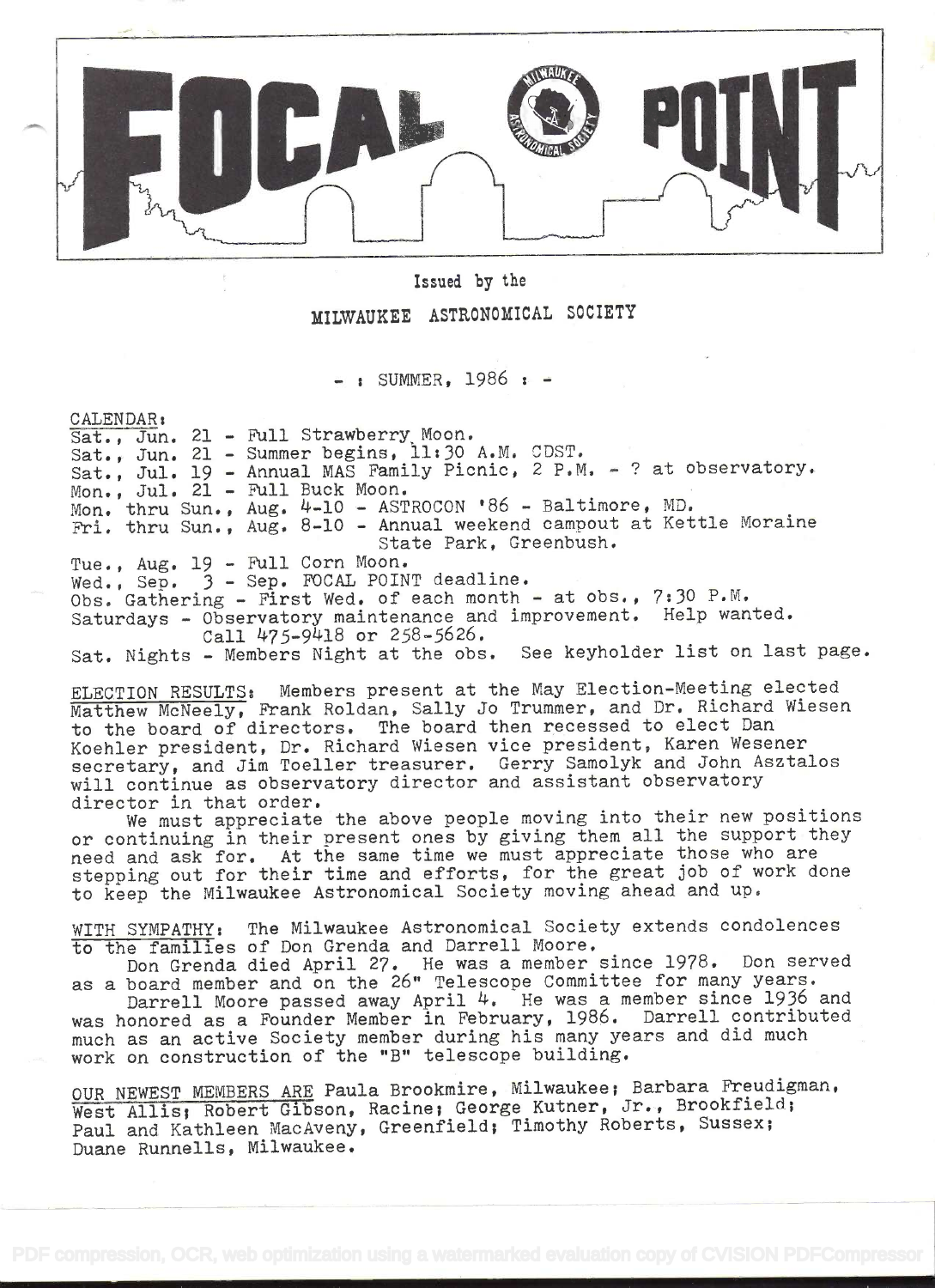## ASTRONOMY SERIES SCHEDULE UPDATED: (With my apologies!)

The popular Amateur Astronomer's Series will be held again this year beginning in June. This series is geared to rank beginners, or people who just want to brush up on a few things. While they do not concern the science of astronomy, but address the immediate needs 0+ MAS members who wish to use the Observatory's telescopes, or get more out of their own scopes.

ATTENTION NEW MEMBERS: This is your chance to get involved! Even those who aren't sure which end of a telescope to look into will "know more than the average bear" when they finish. Last year, one member had never touched a telescope until that summer when she earned the coveted Messier Certificate for locating & observing 70 objects! YOU CAN TOO!

The AAS series is one of the many benefits of your \$30 dues. Ask anyone who has attended in the past if they didn't think it was a pleasant and educational time. They will be held on the following saturday nights at 7:00 pm at the MAS observatory rain or (star) shine! Workshops will be held after the i hour meeting for demonstrations & hands-on learning. Bring your telescope or binoculars to all classes so you can use them! Any questions call Lee Keith at 961-852. BE THERE, ALOHA!

The following schedule SUPERCEDES the schedule in the May Focal Point!

## Date Title

- 6/21 Reading the Celestial Roadmap Workshop: Bring your equatorially mounted scope to learn to "polar align" it with the north pole! Also, bring any type of star chart you use and learn to read it!
- 6/28 The Small, the Faint, and the Diffuse: Finding Celestial Objects Workshop: Use telescope or binoculars to find sky objects!
- 7/12 Beginner's Guide to Occultation Timings (Brian Cieslak)
- 7/19 What's Your Power? Finding Magnification & Field of View. Workshop: Find your field of view by timing a star.
- 7/26 Collimation & Cleaning of a Newtonian Telescope Workshop: Bring your newtonian mirror in to be cleaned!
- 8/2 Observing the Planets (Terry Ross)
- 8/16 All The Extras: Accesories For Your Telescope. Workshop: Fighting light pollution with nebular filters.
- 8/23 Beginning Astrophotography (John Asztalos)
- 8/30 Telescopes: To Build or Buy, Which & Why (Peter Smitka)

9/6 Observing Variable Stars (Gerry Samolyk)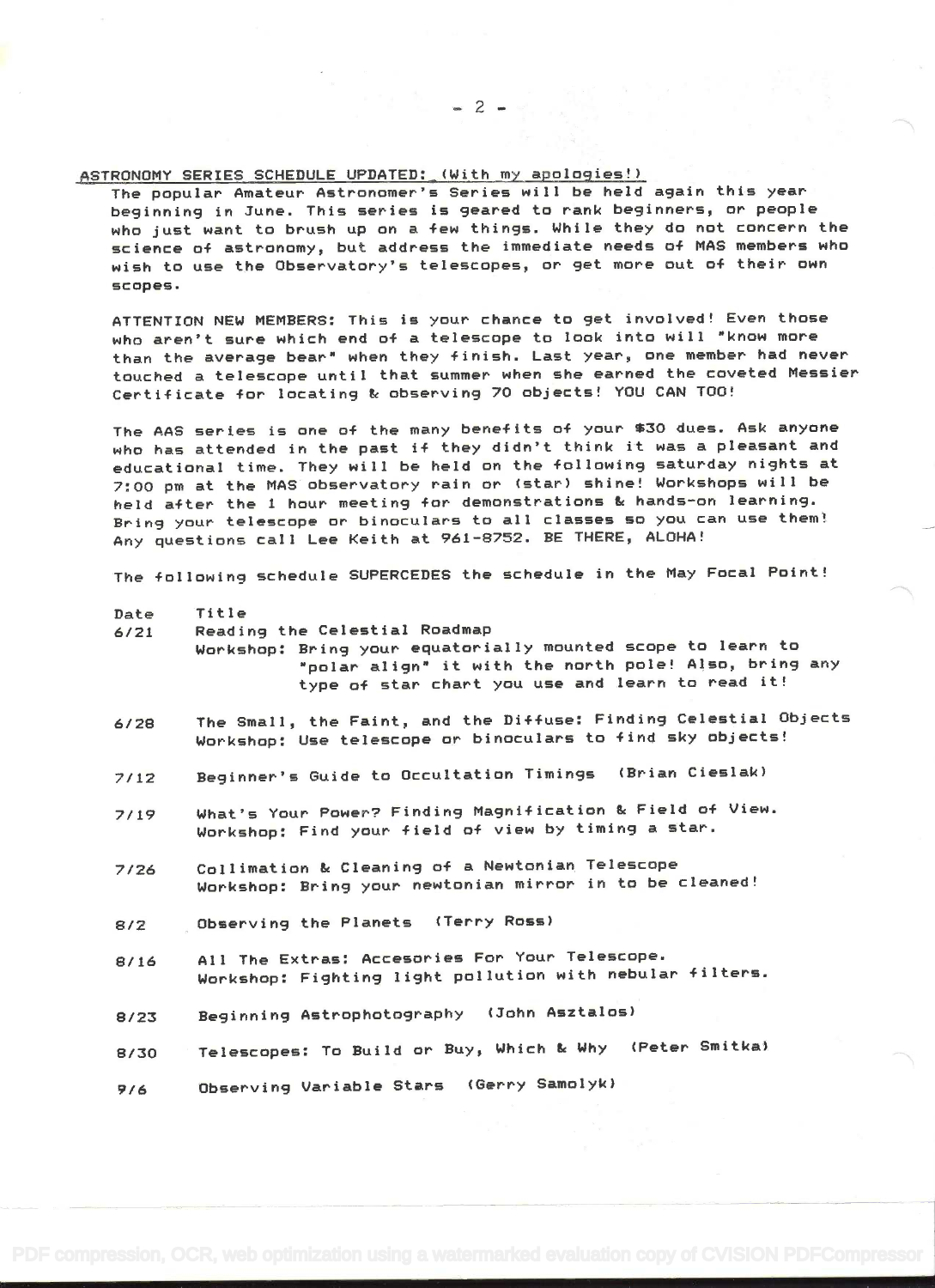RESERVE SATURDAY, JULY 19, for the annual MAS membership picnic. All MAS members, their families, and friends are invited. It will be held at the New Berlin observatory on Observatory Road from 2 P.M. until ?.

You bring your favorite food and goodies, we'll furnish free beer and soda. Extra charcoal and grills should be available if needed.

Upon entering the grounds, show your membership card so that you will be eligible for the door prize drawings. Get your door prize tickets from picnic chairman Nick Nichols. You must be present to enter and win. Nick and wife Jeannine will begin the drawing at .5 P.M. SHARP

Just check these prizes!  $-$  two planispheres; 1 Wil Tirion "Sky List 200 ATLAS;" 4 astronomical flashlights; a 7.4 Tele Vue Plossl eyepiece worth \$100; 2 pairs of binoculars  $(7x50, 10x50)$ ; 2 fine books on how to build your own telescope by Richard Berry; 1 "Astronomy Through Telescopes" book; a \$25 gift certificate; a 25mm  $1\frac{1}{4}$ " Plossl eyepiece; 3 subscriptions to "Deep Sky," "Astronomy," "Odyssey," and 'Telescope Making;" 3 Uranus wall posters, and still more,

Y'all come. Feel free to bring your own telescope and whatever project(s) you're working on.

ANNUAL STAR-PARTY CAMPOUT: The more hardy of you who like camping as<br>well as astronomy will have a good opportunity to enjoy both. Bring well as astronomy will have a good opportunity to enjoy both. your tent and telescope to the Greenbush group camp site in the northern Kettle Moraine State Park (see map below). The date is Friday through Sunday, August 8-lO. The sliver of moon, the Perseid meteors, and clear skies should provide great viewing.

Contact John Asztalos for full information at 258-5626.